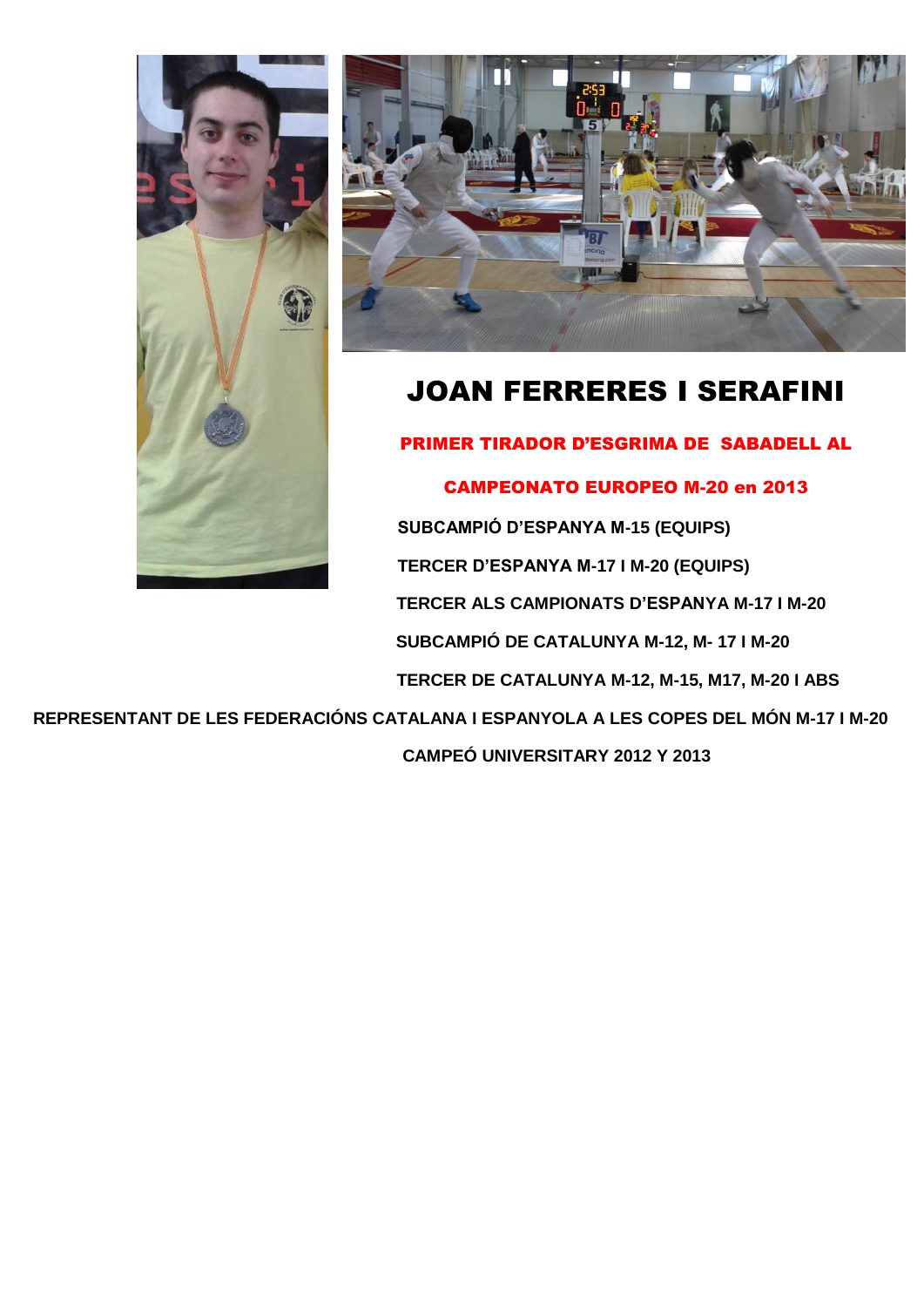

#### BERNAT MURO CARCELLER

**SUBCAMPIÓ D'ESPANYA M-15 (EQUIPS) TERCER D'ESPANYA M-17 I M-20 (EQUIPS) CAMPIÓ DE CATALUNYA M-12 I M-15 SUBCAMPIÓ DE CATALUNYA M-15, M- 17 I M-20 TERCER DE CATALUNYA M17, M-20 I ABS REPRESENTANT DE LES FEDERACIÓNS CATALANA I ESPANYOLA A LES COPES DEL MÓN M-17 I M-20**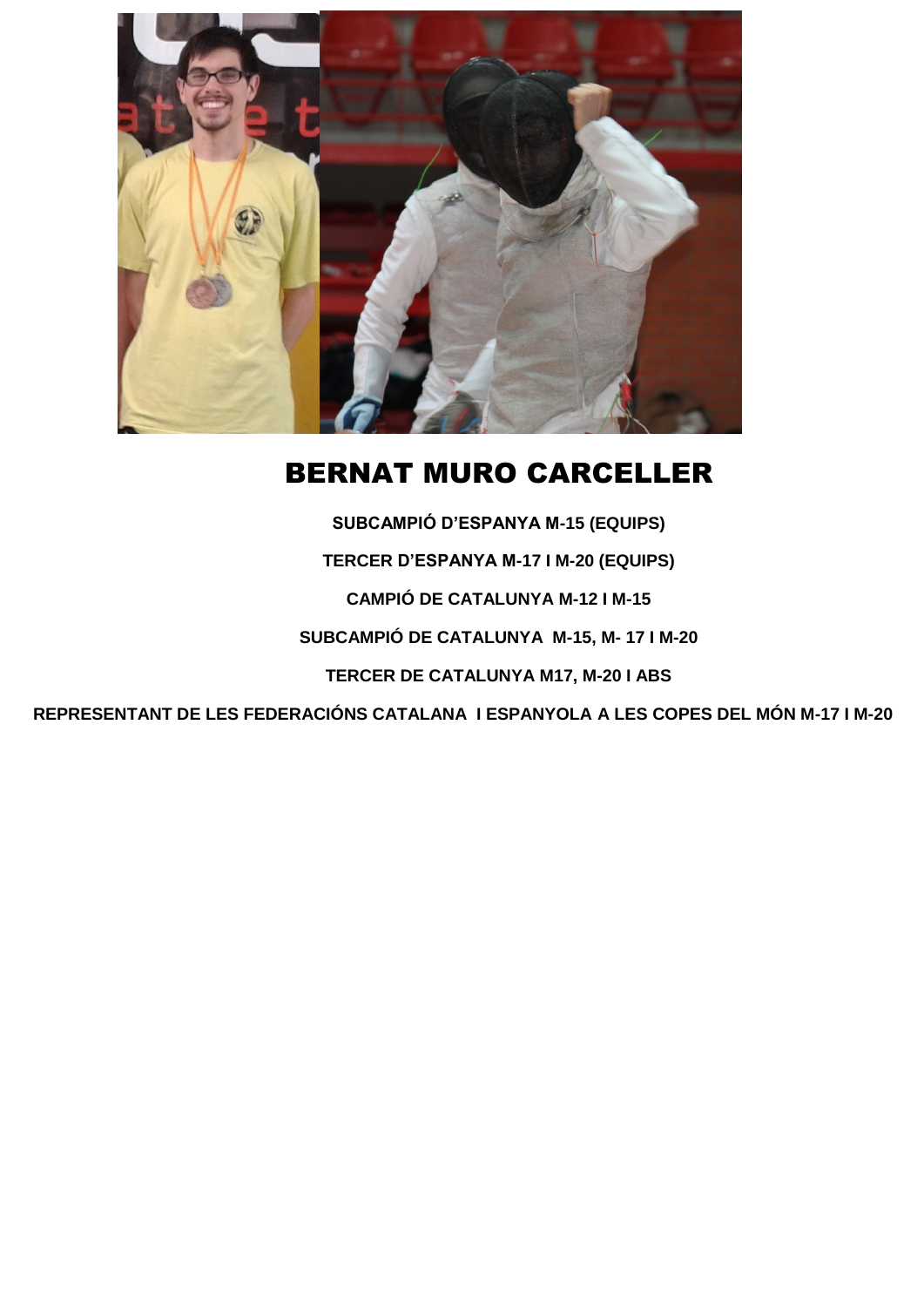

#### XAVIER ESMENDIA ARGEMÍ

 **CAMPIÓ D'ESPANYA PER EQUIPS AMB LA SELECCIÓ DE LA FEDERACIÓ CATALANA D'ESGRIMA**

**TERCER D'ESPANYA PER EQUIPS M-17 I M-20 CAMPIÓ DE CATALUNYA PER EQUIPS M-17 SUBCAMPIÓ DE CATALUNYA PER EQUIPS M-15, M-17 I M-20 SUBCAMPIÓ DE CATALUNYA M-12 SEGON I TERCER DE CATALUNYA M-15 TERCER DE CATALUNYA PER EQUIPS M17 REPRESENTANT DE LA FEDERACIÓ CATALANA D'ESGRIMA A LES COPES DEL MÓN M-15 I M-17**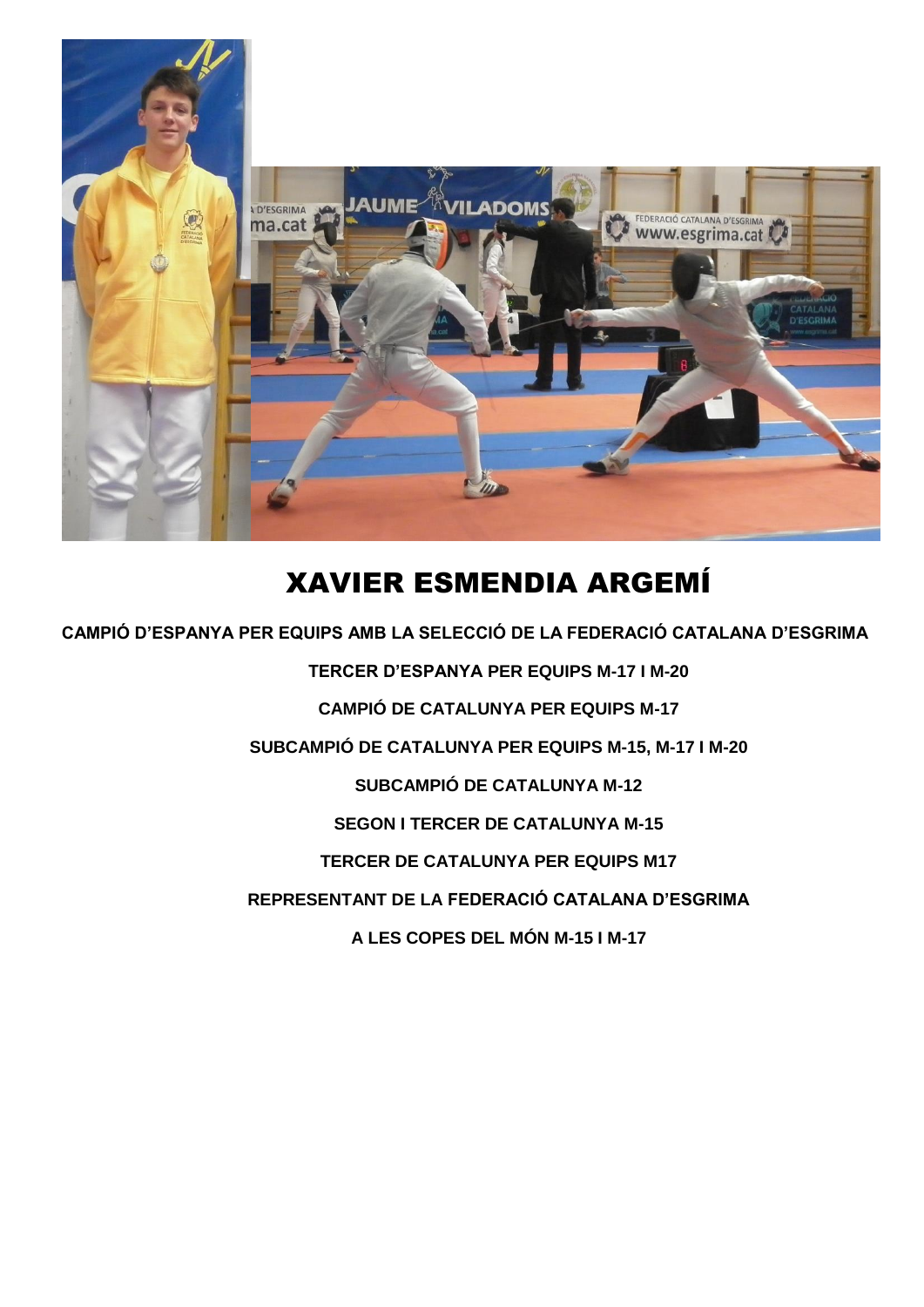

#### ERIK FERNÀNDEZ HERNANDEZ

**CAMPIÓ D'ESPANYA CRITERIUM NACIONAL M-10 I M -12 SUBCAMPIÓ D'ESPANYA CRITERIUM NACIONAL M-11 CAMPIÓ LLIGA CATALANA SPADETTOS M-10 SEGON I TERCER DE CATALUNYA M-12 CAMPIÓ I SUBCAMPIÓ DE CATALUNYA EQUIPS I INDIVIDUAL M-15 (2015 I 2016) SUBCAMPIÓ DE CATALUNYA EQUIPS I INDIVIDUAL M-17 (2016) TERCER DE CATALUNYA INDIVIDUAL M-20 (2016) SUBCAMPEÓ DE CATALUNYA EQUIPS M-20 (2016) TERCER DE CATALUNYA EQUIPS – ABS (2015 I 2016) CAMPIÓ I SUBCAMPIÓ D'ESPANYA M-15 (2016 I 2015) REPRESENTANT DE LES FEDERACIÓNS CATALANA I ESPANYOLA A LES COPES DEL MÓN M-17 I M-20 (2015 I 2016)** COMPONENT DEL EQUIP D'ESGRIMA DEL CENTRE D'ALT RENDIMENT SANT CUGAT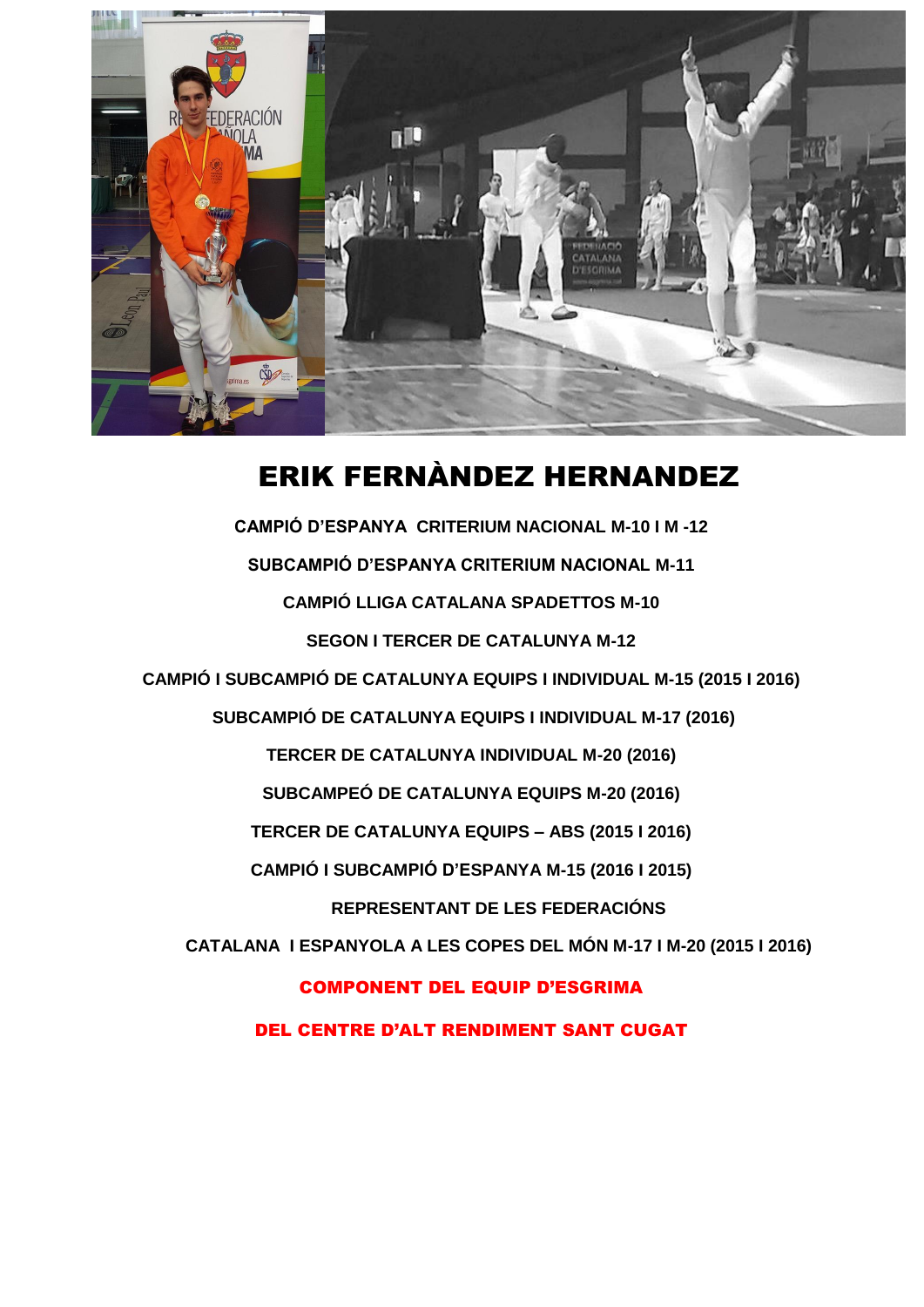

# ALAN FERNÀNDEZ HERNANDEZ

**CAMPIÓ D'ESPANYA CRITERIUM NACIONAL M-8,M-9, M-10 i M-11 SUBCAMPIÓ D'ESPANYA CRITERIUM NACIONAL M-12 (2016) CAMPIÓ I TERCER DE CATALUNYA M-12 (2016 i 2015) CAMPIÓ I SUBCAMPIÓ DE CATALUNYA EQUIPS M-15 (2016 i 2015) CAMPIÓ DE LLIGA CATALANA SPADETTOS M -7, M -8 I M -10 PRIMER CLASIFICAT AL TROFOFEU AMISTOS ESCOLAR**



# ARNAU GUMÀ LEAL

**CAMPIÓ D'ESPANYA CRITERIUM NACIONAL M-12 TERCER DE CATALUNYA M-12 (2016) CAMPIÓ I SUBCAMPIÓ DE CATALUNYA EQUIPS M-15 (2016 i 2015) SUBCAMPIÓ DE CATALUNYA EQUIPS M-17 (2016) SUBCAMPIÓ DE CATALUNYA EQUIPS M-20 (2016) SEGON I TERCER CLASIFICAT AL TROFEU AMISTOS ESCOLAR** COMPONENT DEL EQUIP D'ESGRIMA

DEL CENTRE D'ALT RENDIMENT SANT CUGAT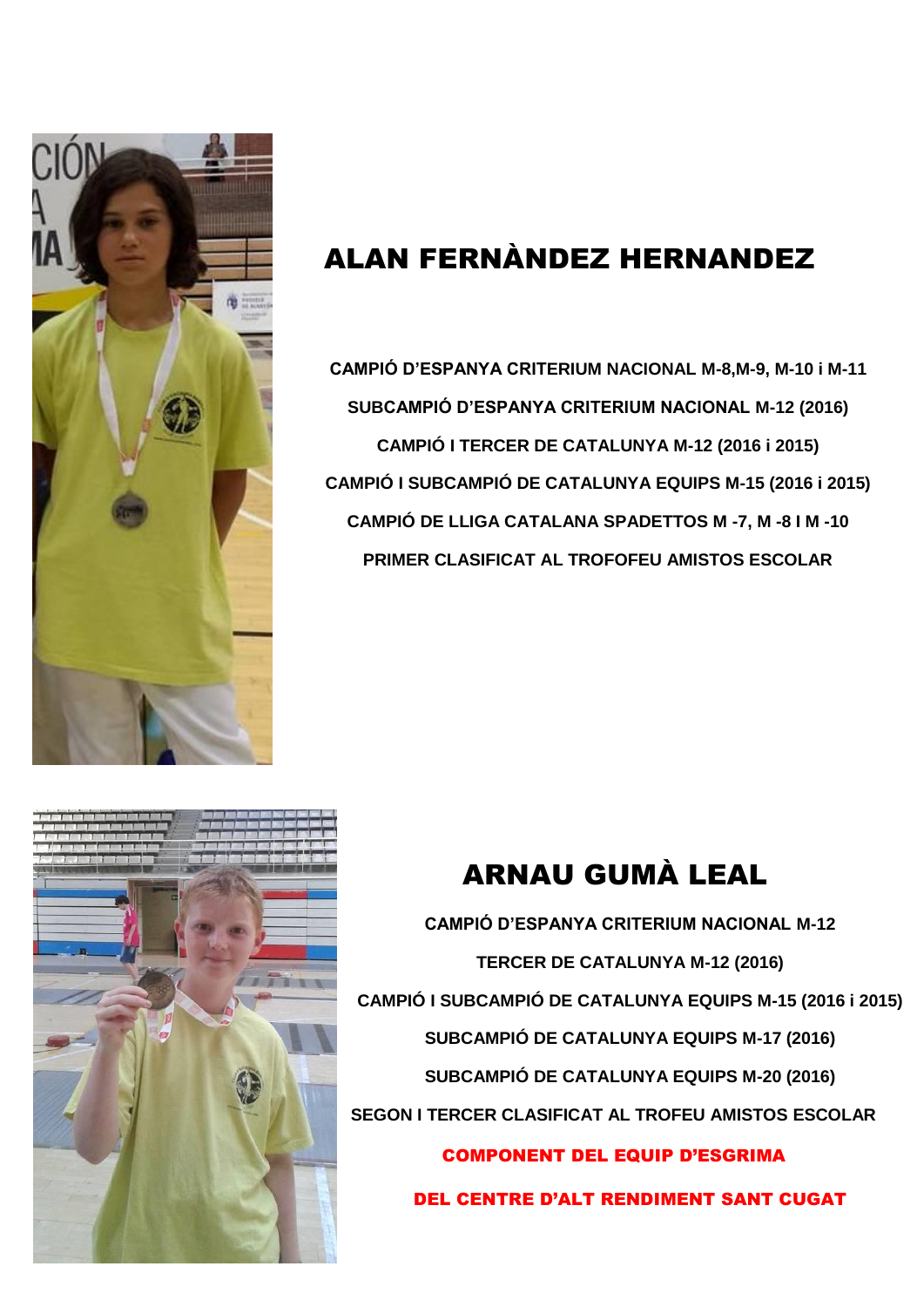

## HELENA ALGUERÓ CASAS

**DOBLE CAMPIONA D'ESPANYA M-15 SUBCAMPIONA D'ESPANYA M-17 TERCERA D'ESPANYA M-20 CAMPIONA DE CATALUNYA M-12, M-15 I M-17 SUBCAMPIONA DE CATALUNYA M-17, M-20 I ABSOLUT TERCERA DE CATALUNYA M-17 REPRESENTANTE DE LES FEDERACIÓNS CATALANA I ESPANYOLA D'ESGRIMA A LES COPES DEL MÓN M-17 I M-20**





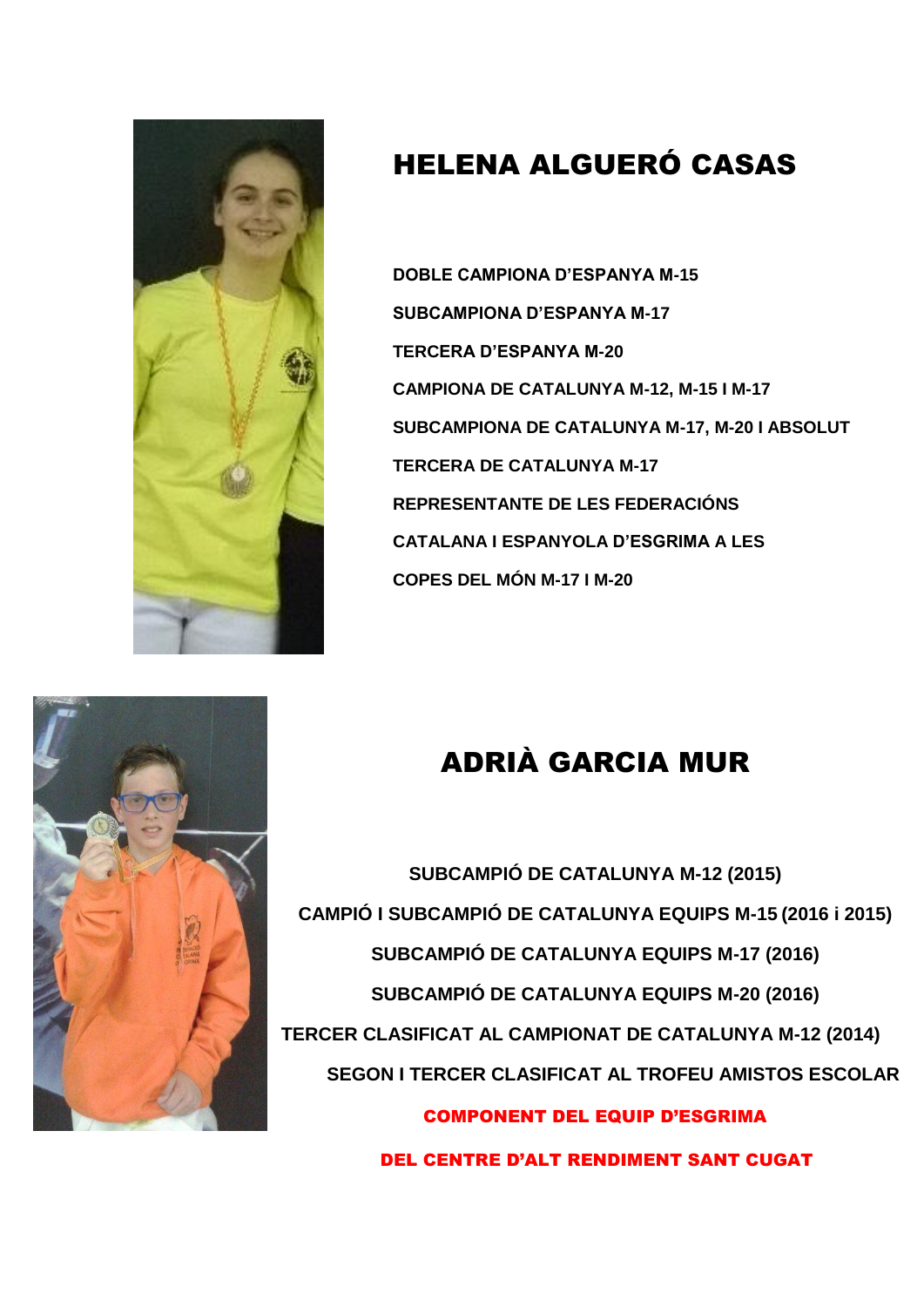

#### LLUIS BERNADI MONROIG

**CAMPIÓ DE CATALUNYA MENORS 10 ANYS (2015)**



# MARTINA RODRÍGUEZ PALLÈS

**CAMPIÓNA D'ESPANYA CRITERIUM NACIONAL M-8 (2015)**

**TERCERA DE CATALUNYA MENORS 10 ANYS (2015)**

**CAMPIÓNA DE CATALUNYA MENORS 10 ANYS (2016) IV TERCERA DEL IV TROFEU AMISTÓS ESCOLAR**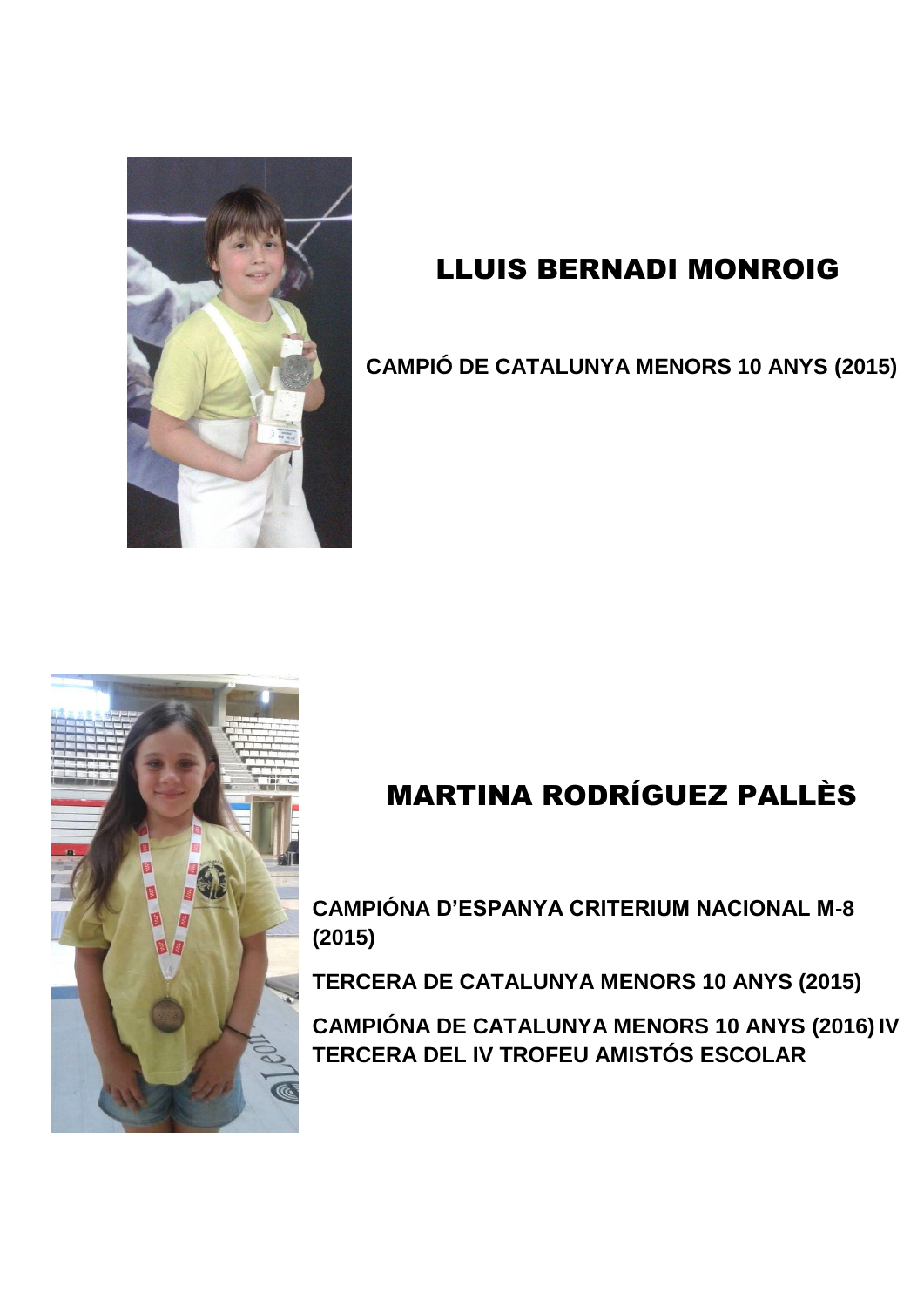

# ÀLVAR CUSIDÓ FOLCH

# **CAMPIÓ DE CATALUNYA MENORS 10 ANYS (2016) GUANYADOR DEL IV TROFEU AMISTÓS EXTRAESCOLAR**



## ALVARO MERINO ROJAS

**TERCER CLASIFICAT DE CATALUNYA MENORS 10 ANYS (2016) SUBCAMPIÓ D'ESPANYA CRITERIUM NACIONAL M-9 (2016)**